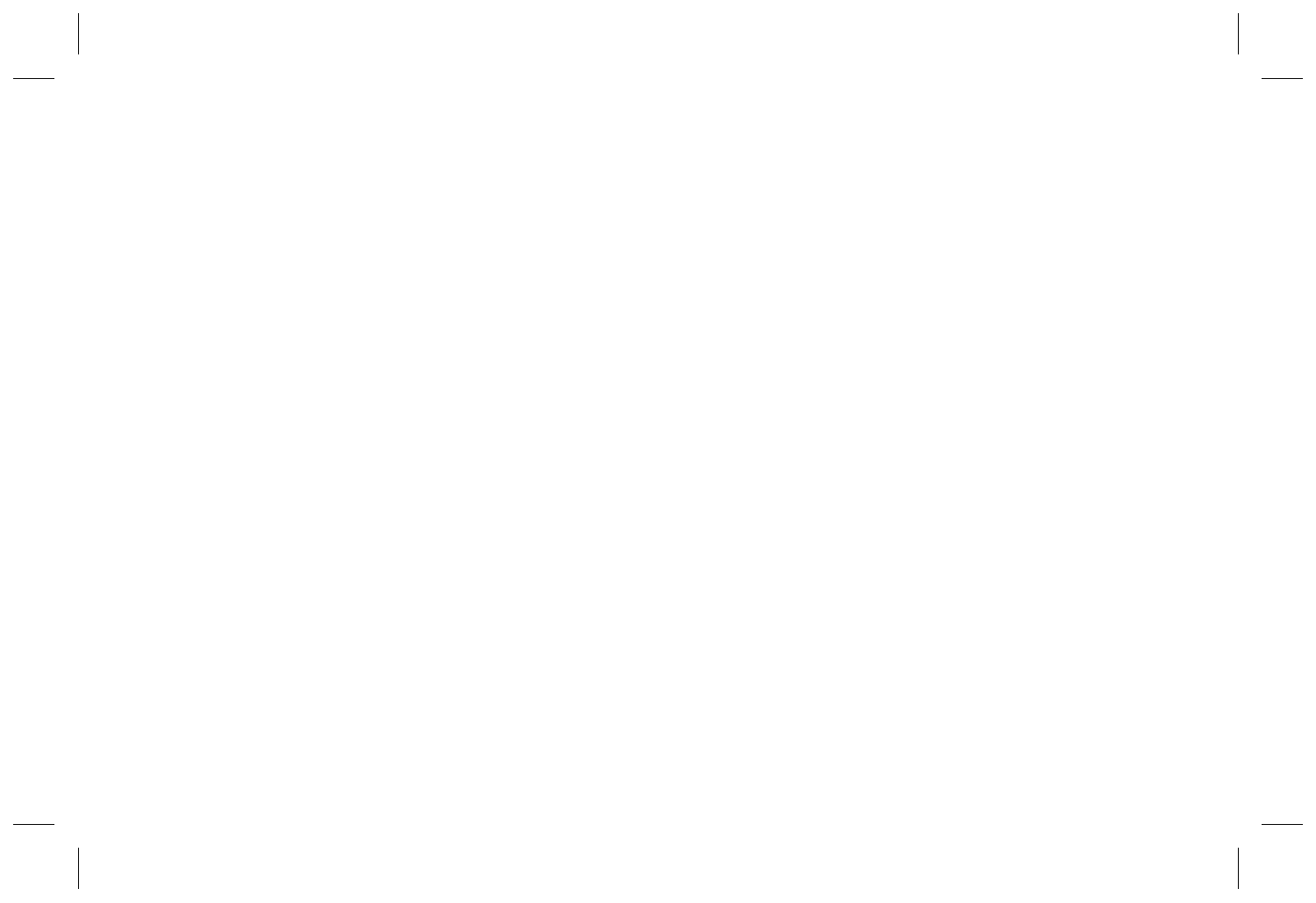For the owner and heating engineer

# Operating and installation manual timeSWITCH 150

24-hour timer

GB, IE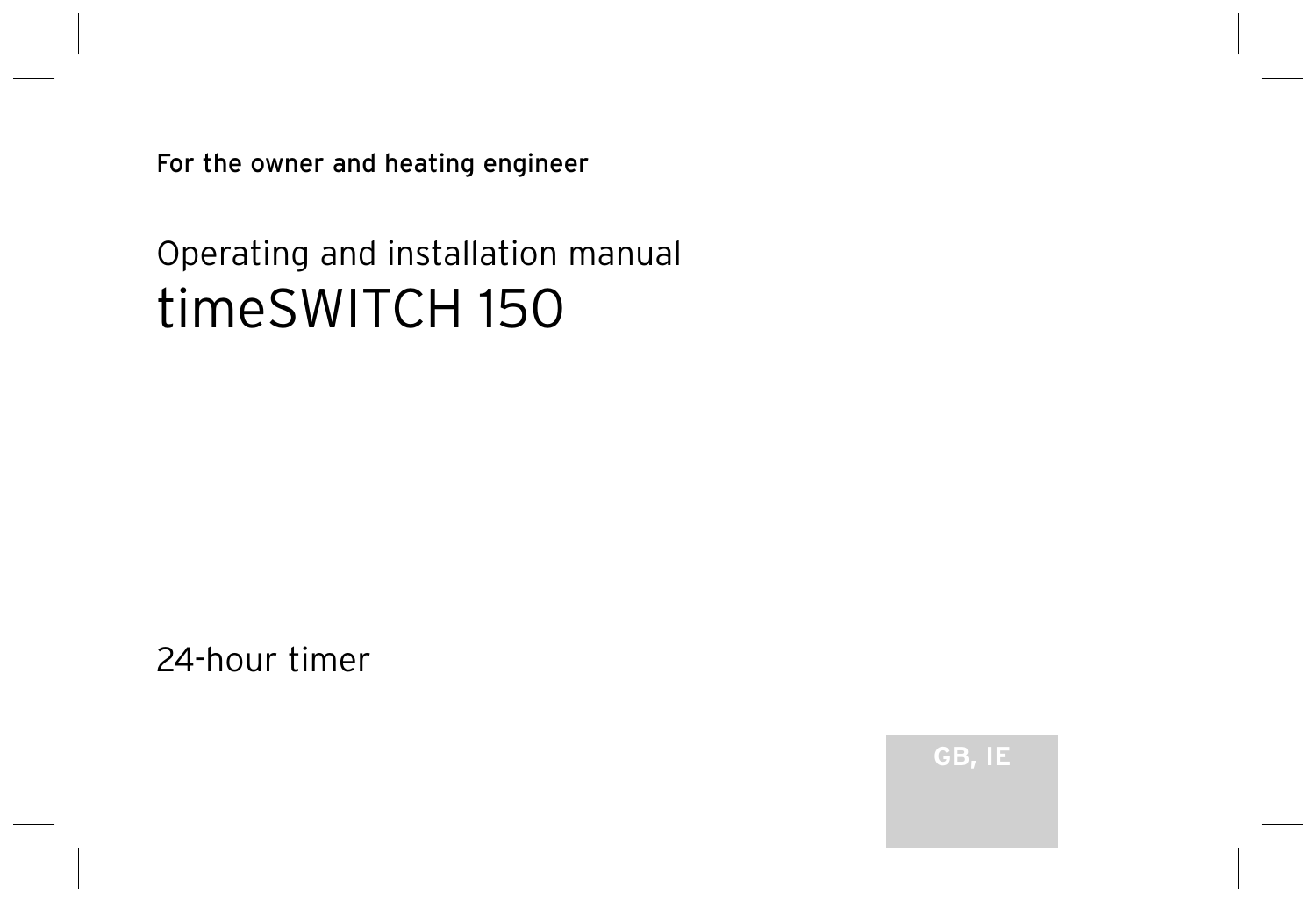### Contents

# **Contents**

|              | Notes on the                                  |        |  |
|--------------|-----------------------------------------------|--------|--|
|              | documentation                                 | 4      |  |
|              | Other valid documents                         | 4      |  |
|              |                                               | 4      |  |
|              | Storage of the documents                      |        |  |
|              |                                               |        |  |
|              | Safety  5                                     |        |  |
|              | Operating instructions  5                     |        |  |
| $\mathbf{1}$ | Description of the device 5                   |        |  |
| $\mathbf{2}$ | Operation<br>2.1 Selecting the operating mode | 8<br>8 |  |

| 27                      | 2.4 Setting the heating program<br>2.6 Summer time mode | 9<br>9<br>9<br>9<br>10 |  |  |  |
|-------------------------|---------------------------------------------------------|------------------------|--|--|--|
| з                       | Recycling and disposal10                                |                        |  |  |  |
| Installation manual  11 |                                                         |                        |  |  |  |
| 4                       | Information on the installation<br>and<br>operation 11  |                        |  |  |  |
| 4.1                     |                                                         |                        |  |  |  |
|                         |                                                         | 11                     |  |  |  |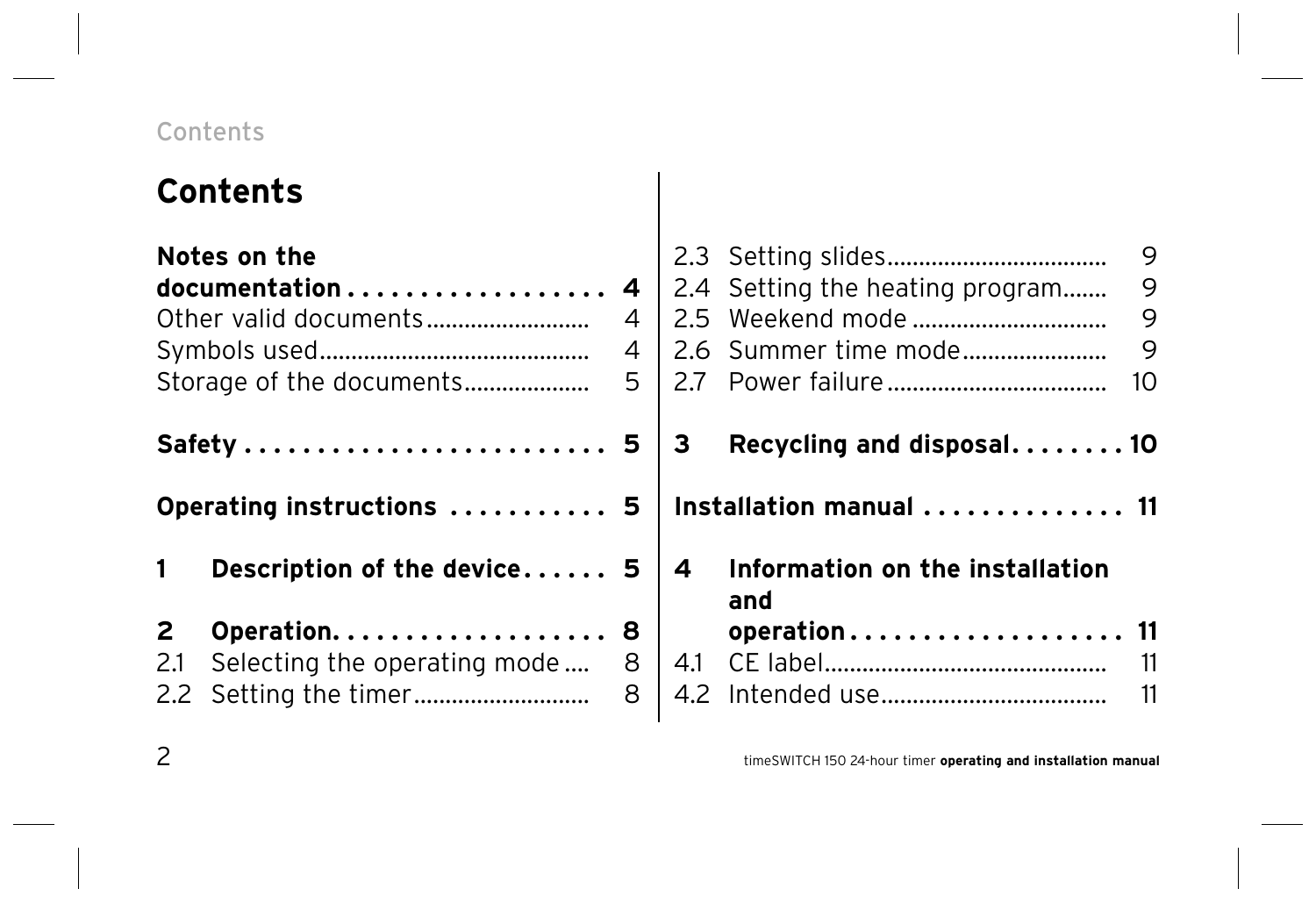| 5. | Safety instructions and regula-         |  |  |
|----|-----------------------------------------|--|--|
|    | 5.1 Safety instructions<br>13<br>14     |  |  |
|    | 6 Installation  14                      |  |  |
|    |                                         |  |  |
| 8  | Handing over to the owner  17           |  |  |
|    | <b>Customer service and warranty 18</b> |  |  |
| 10 | Technical data. 19                      |  |  |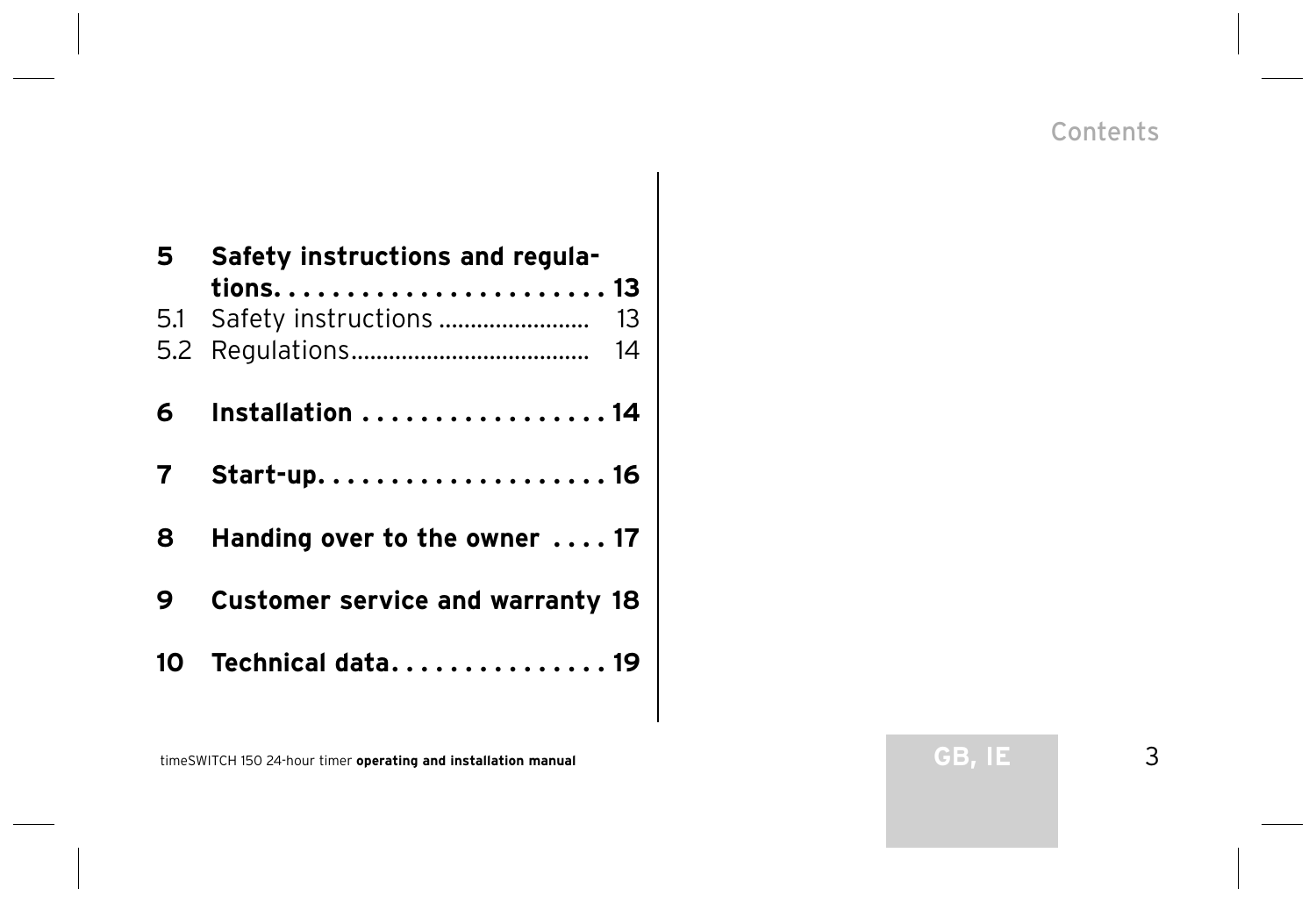## **Notes on the documentation**

The following information is intended to help you throughout the entire documentation. Further documents apply in combination with this operating and installation manual.

**We accept no liability for any damage caused by failure to observe these instructions.**

### **Other valid documents**

Operating and installation manuals for all system components

### **Symbols used**

Please observe the safety instructions in this manual.

The symbols used in the manual are explained below:



## **Caution!**

**Potentially dangerous situations for the product and environment!**

### **Note!**

**Useful information and instructions**

• Symbol for a required task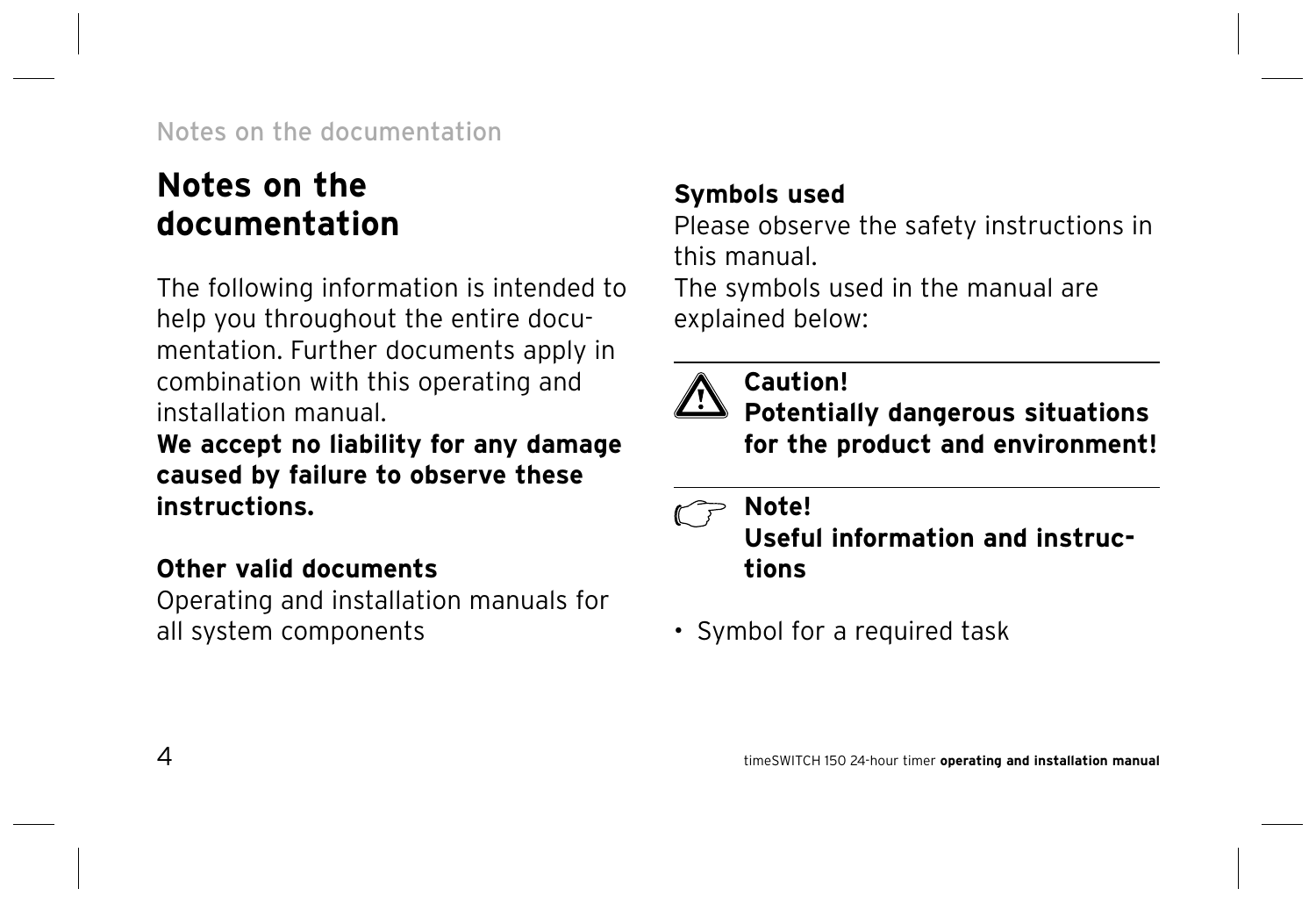#### **Storage of the documents**

Please pass on this operating and installation manual to the owner of the system so that it is available whenever it is required.

# **Safety**

The timer must be installed by an approved specialist, who is responsible for the observance of the relevant standards and regulations.

# **Operating instructions**

# **1 Description of the device**

The timeSWITCH 150 timer is a 24-hour timer used to time control Vaillant boiler with or without hot water supply. The timer is installed at the front of Vaillant ecoTEC combi boilers.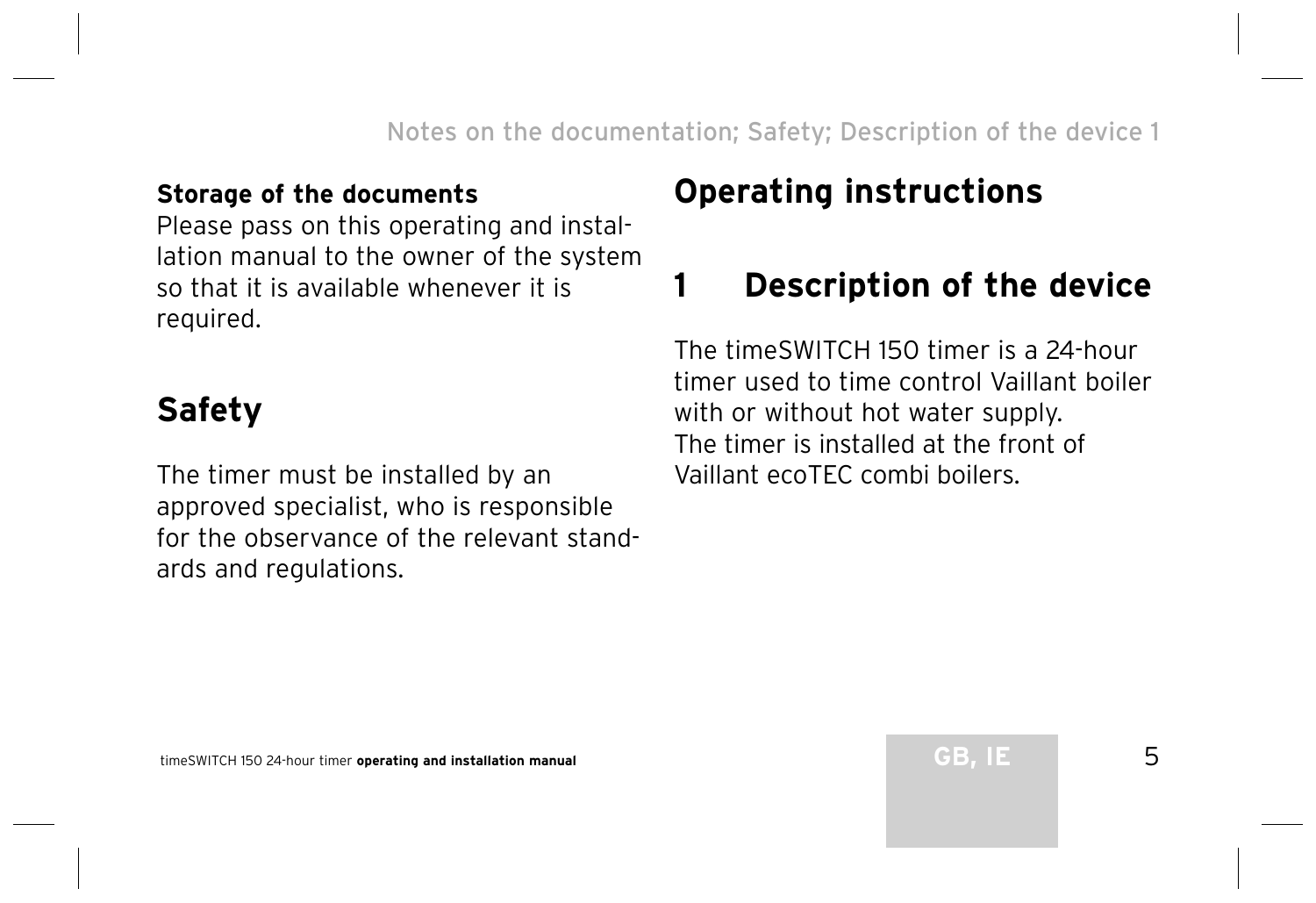#### 1 Description of the device

#### **Overview of the device**



#### **Fig. 1.1 Overview of the device**

#### **Key**

- 1 Minute hand
- 2 Time mark
- 3a Slide pushed in (boiler on)
- 3b Slide pulled out (boiler off)
- 4 Time of day
- 5 Operating mode switch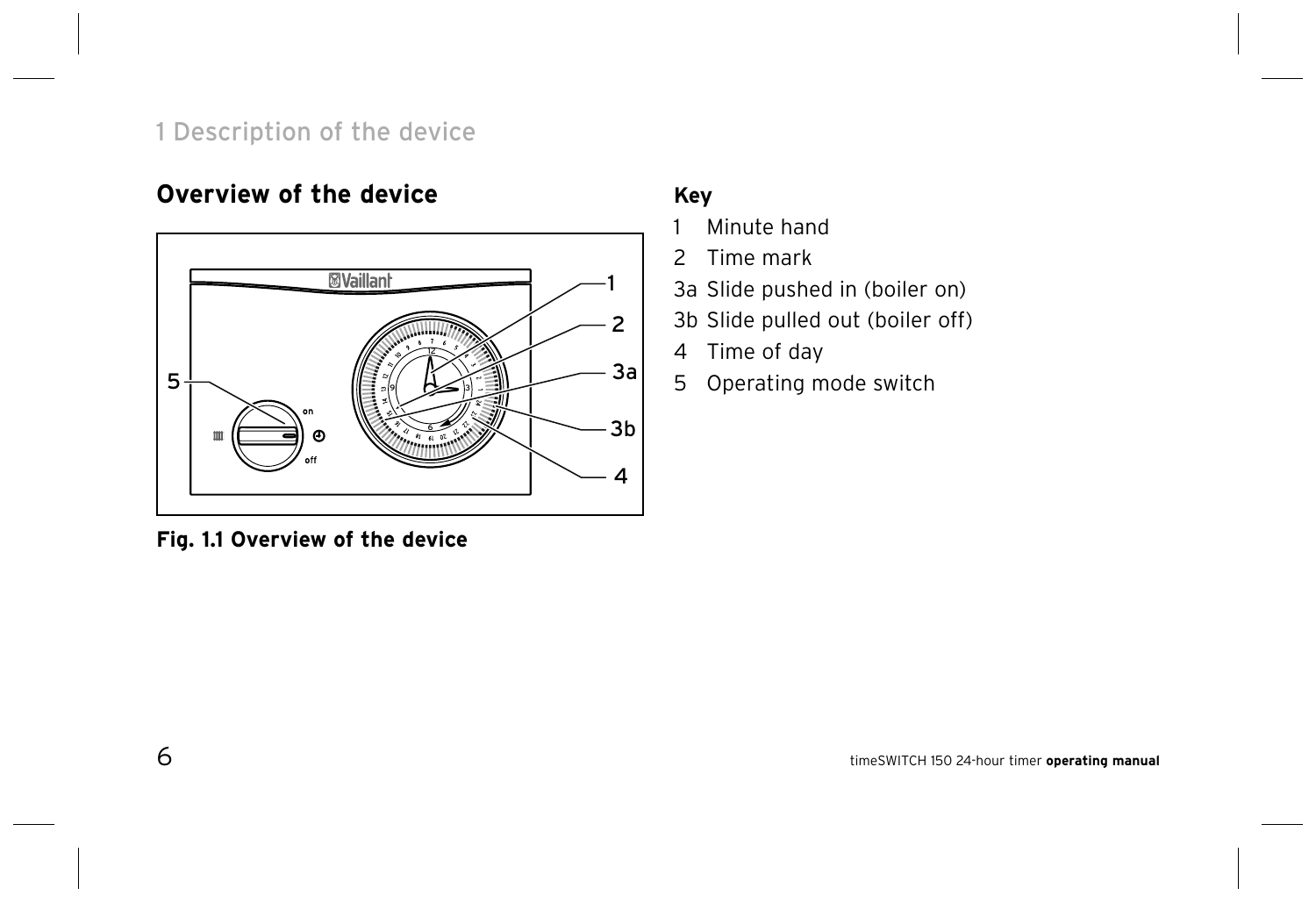#### **Minute hand (1)**

For displaying and setting the time.

#### **Time mark (2)**

The triangular time mark indicates the time of day (e. g. 3.00 pm in Fig. 1.1).

#### **Slide pushed in (3a)**

The boiler is switched on by a pushed in slide and remains on until the timer arrives at a pulled out slide.

#### **Slide pulled out (3b)**

The boiler is switched off by a pulled out slide and remains off until the timer arrives at a pushed in slide.

#### **Time of day (4)**

The time of day is indicated by the time mark of the movable number ring with the time of day. The time of day is indicated by a 24-hour scale.

#### **Operating mode switch (5)**

This switch is used to select the operating mode (refer to Section 2.1).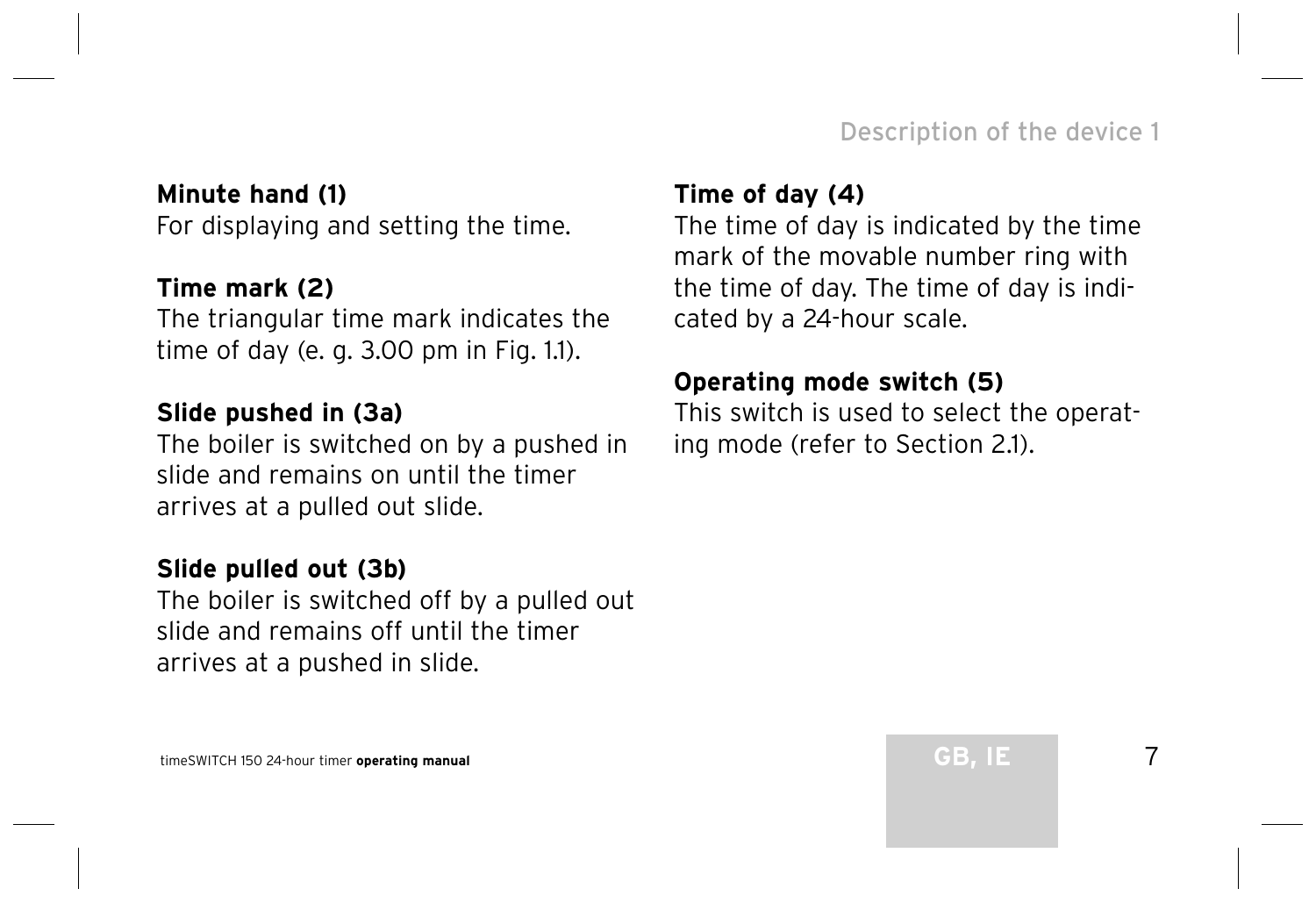# **2 Operation**

#### **2.1 Selecting the operating mode**

You can use the operating mode switch (**5**) to change the operating mode of your boiler as desired.

- The boiler is switched off permanently if set to "off".
- The boiler is switched on permanently if set to "on".
- The boiler is time controlled according to the slide settings if set to " $\mathcal{O}$ ".

### **2.2 Setting the timer**

#### **Viewing the time of day**

The time of day is indicated by the number ring on the time mark (**2**).

#### **Note!** س س

**The timer has a 24-hour scale. 15:00 therefore corresponds to 3 pm.**

#### **Setting the time**

• Turn the minute hand (**1**) clockwise until the desired time of day (**4**) is set on the time mark (**2**) and the hand of the clock indicates the desired time.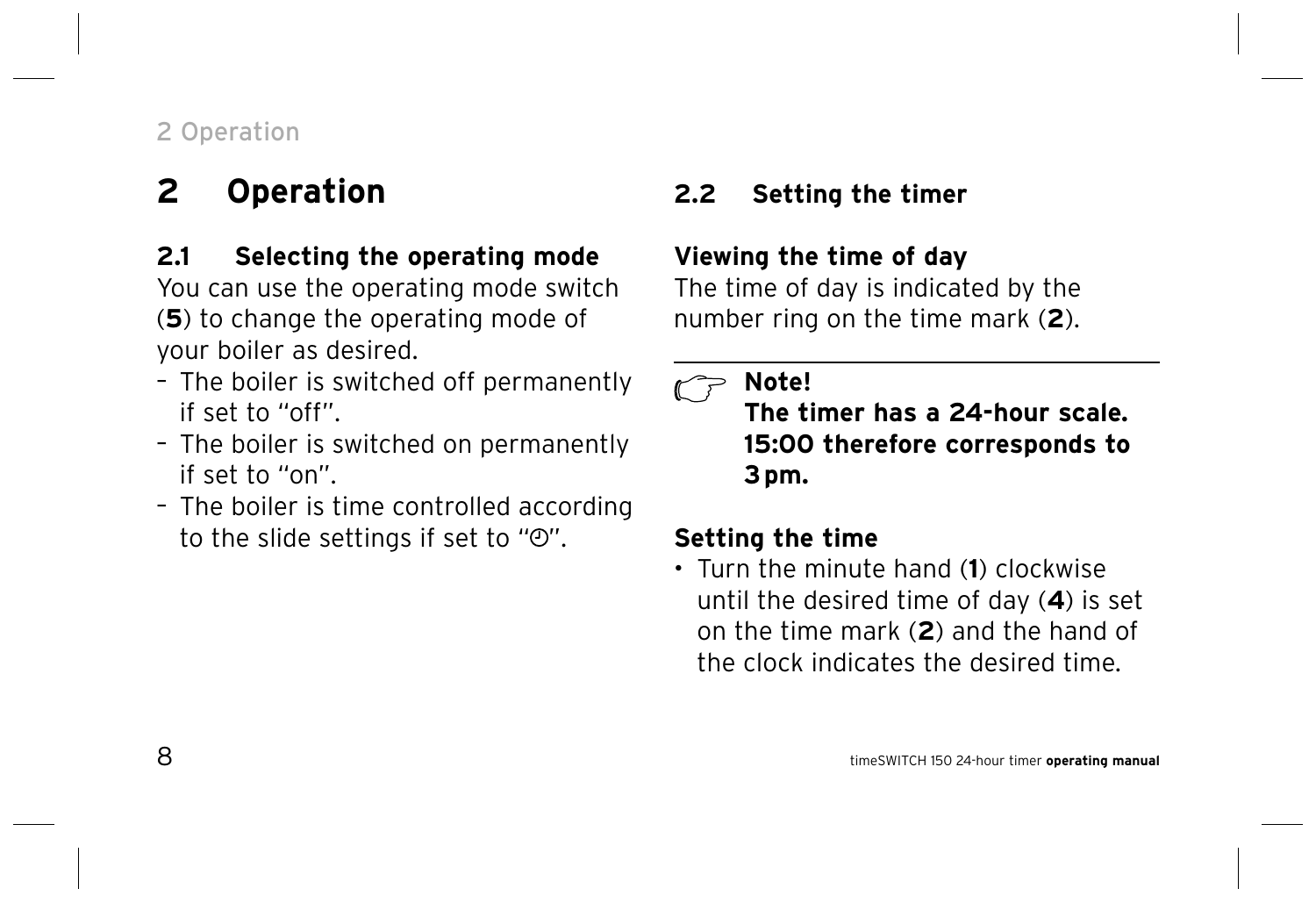#### **2.3 Setting slides**

Set the slides as follows:

- Push the slides inwards for heating periods (**3a**).
- Pull the slides outwards for periods without heating (**3b**).

#### **2.4 Setting the heating program**

• Set the slides as desired and set the operating mode switch (**5**) to the automatic heating program  $" $\mathcal{O}"$ .$ 

#### **2.5 Weekend mode**

- Turn the operating mode switch to "on" if the boiler is to be permanently on, during the weekend for example.
- To return to the automatic heating program, turn the operating mode switch to " $\mathcal{O}$ ".

#### **2.6 Summer time mode**

• Set the operating mode switch to "off" to permanently switch off the boiler.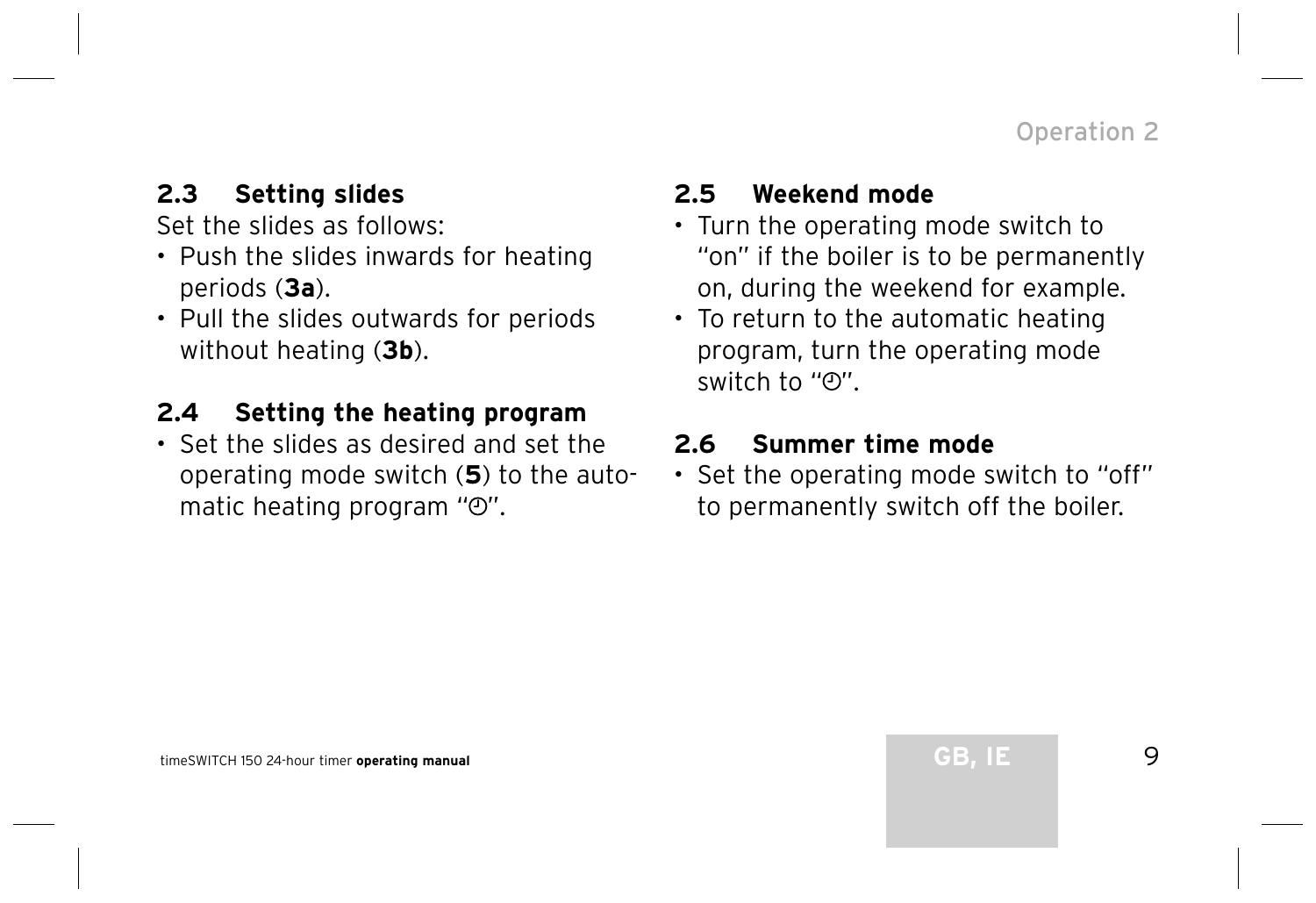#### **2.7 Power failure**

The timer cannot be operated with batteries. The clock is switched off in the event of a power failure. The set program is retained however. The preset program is resumed once the timer is supplied with power again.

# **3 Recycling and disposal**

Neither the timer nor any of its accessories belong in the household waste. Make sure the old device and any existing accessories are disposed of properly.

### **Note!**

**After a power failure you must check the time of day and adjust it if necessary (refer to Section 2.2)!**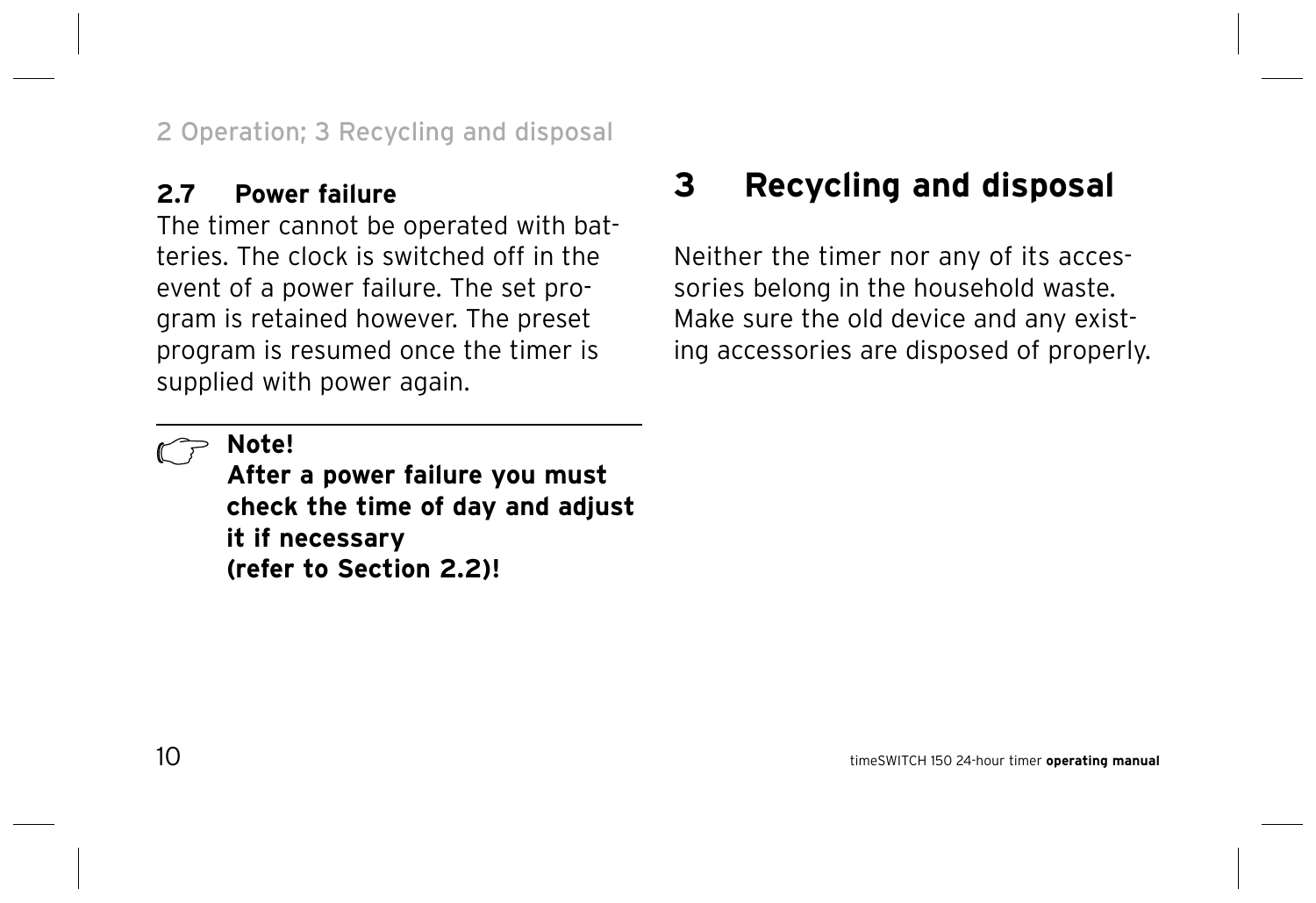### **Installation manual**

### **4 Information on the installation and operation**

All electrical work should be carried out by a specialist in accordance with the BS 7671 standard (IEE installation guidelines).

#### **4.1 CE label**

The CE label guarantees that the timer complies with the basic provisions of the Low voltage directive (Council Directive 2006/95/EC) and, where Vaillant heating systems are concerned, the basic provisions of the EEC's Electromagnetic compatibility directive (Council Directive 2004/108/EC).

#### **4.2 Intended use**

The timeSWITCH 150 is a state-of-the-art 24-hour timer which has been designed in accordance with approved safety regulations. Nevertheless, there is still a risk of injury or death to the user or third parties or damage to the device and other property if the device is used improperly.

The timeSWITCH 150 timer is a 24-hour timer used to time control Vail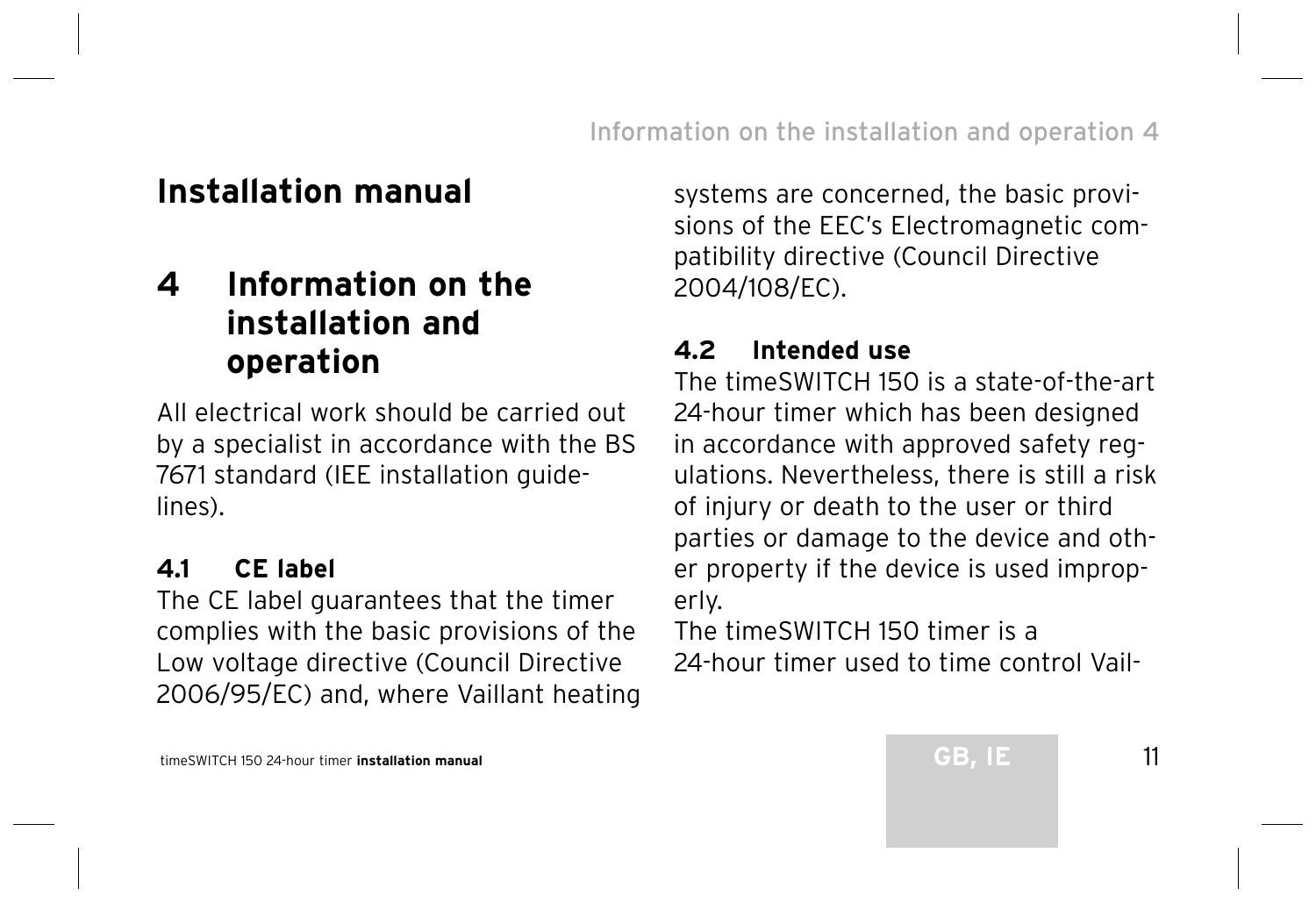lant boilers with or without hot water supply.

The timer is installed at the front of Vaillant ecoTEC combi boilers.

Any other use or extended use is considered to be other than intended. The manufacturer/ supplier is not liable for any resulting damage. The heating engineer and/or the owner alone bear the risk. Intended use includes the observance of the operating and installation manual.



 **Any improper use is forbidden!**

All Vaillant boilers are equipped with an anti-freeze thermostat.

### **Note!**

**This timer is not suitable for being used together with an external anti-freeze thermostat.**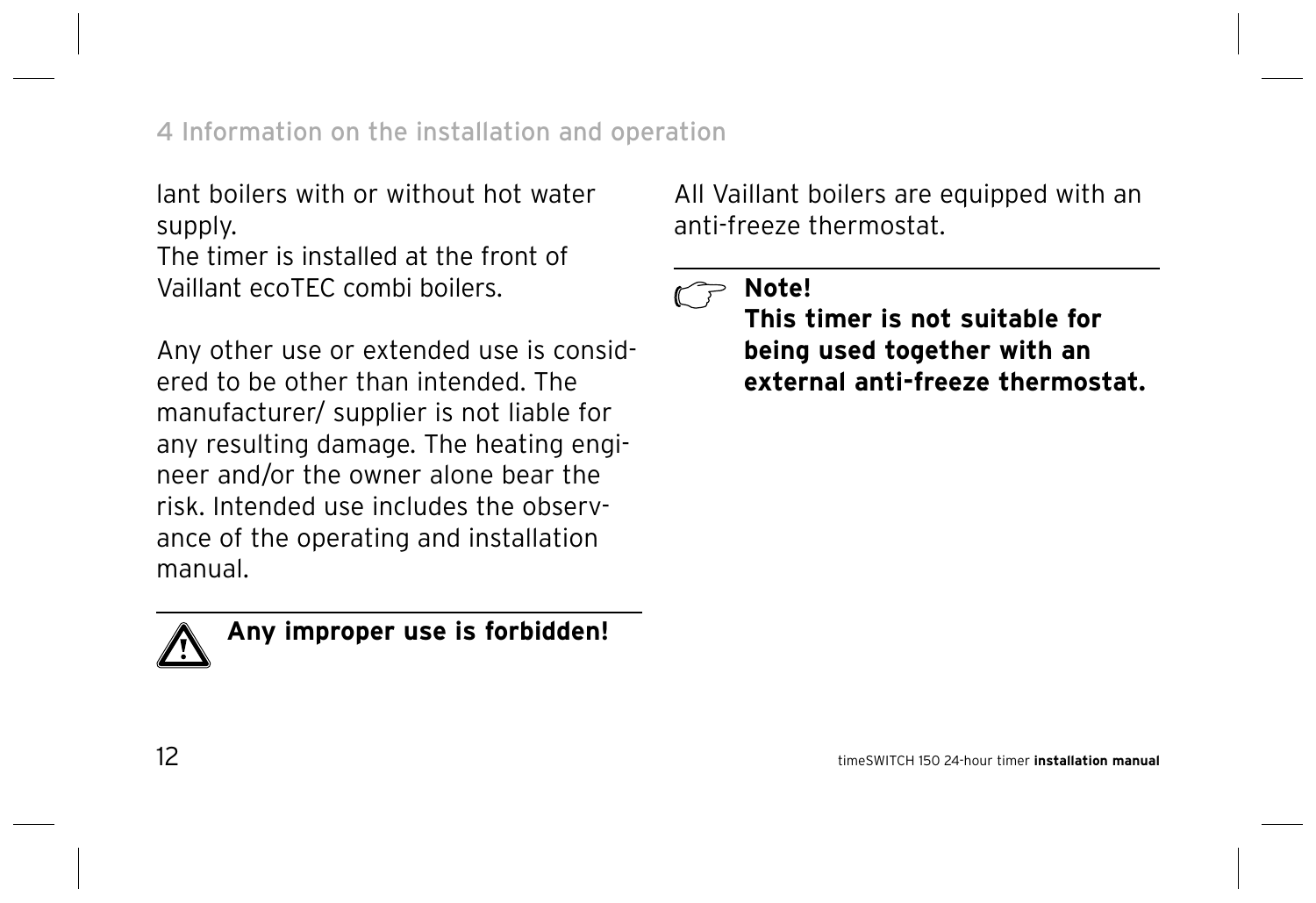### **5 Safety instructions and regulations**

The device must be installed by an approved company specialised in heating engineering, which is responsible for compliance with existing standards and regulations. We accept no liability for any damage caused by failure to observe these instructions.

#### **5.1 Safety instructions**

 **Caution!**

**Risk of damage to the device by short-circuits! Before performing work on the device, switch off the power supply and secure it against being switched on again. Only take the timer from the base after disconnecting it from** 

**the power supply.**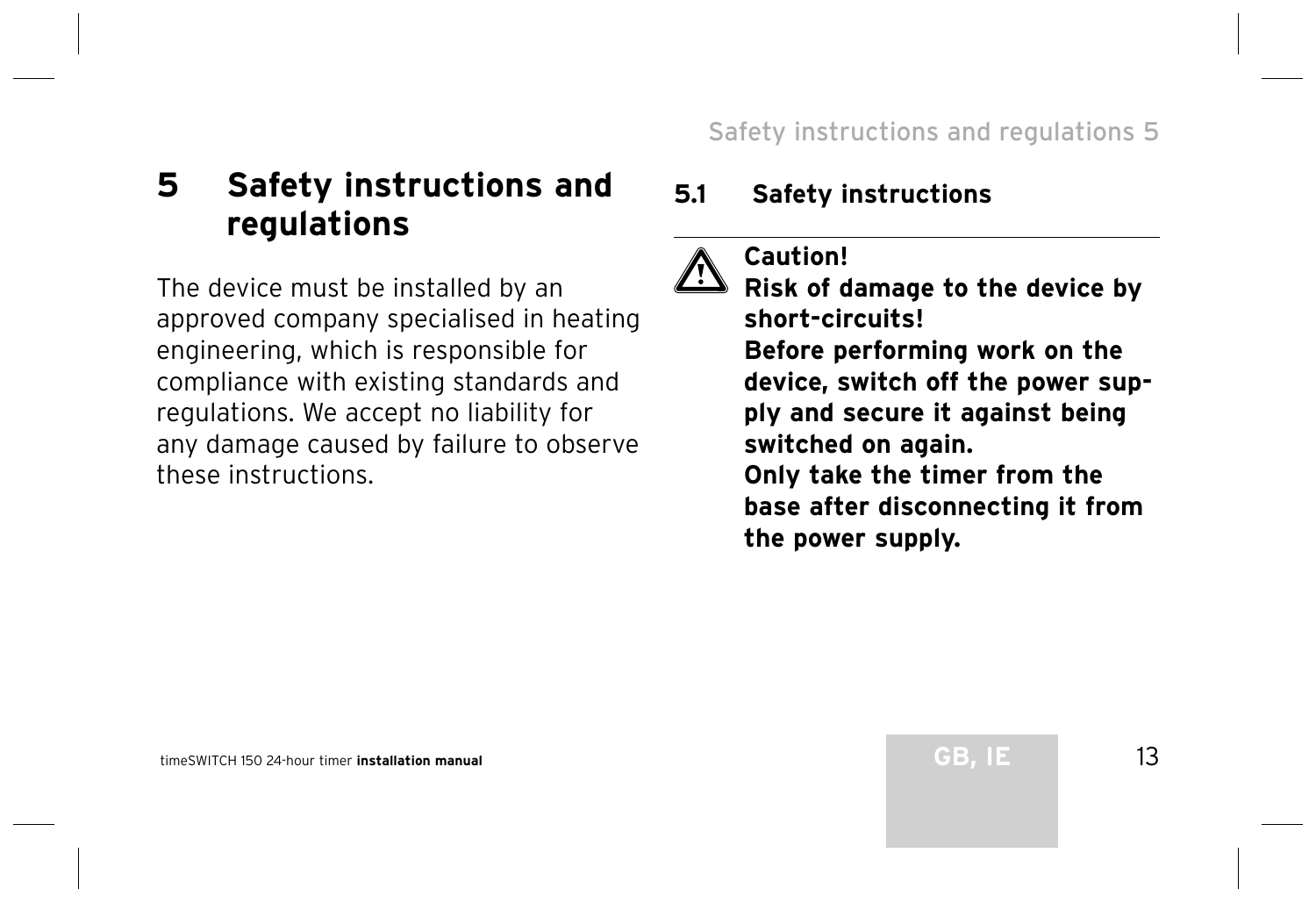#### **5.2 Regulations**

All wiring must be in accordance with Building Regulations Part P and BS 7671 (IEE Wiring Regulations), and must be carried out by a suitably qualified person.

# **6 Installation**

The timer is connected to the boiler by pin header connectors on the timer. The timer is pushed directly into the installation recess provided for this purpose, establishing an electrical connection to the boiler in the process.

#### **Note!**

**When fitting the controller in the control cabinet of the boiler, follow the controller installation instructions in the installation instructions for the boiler.**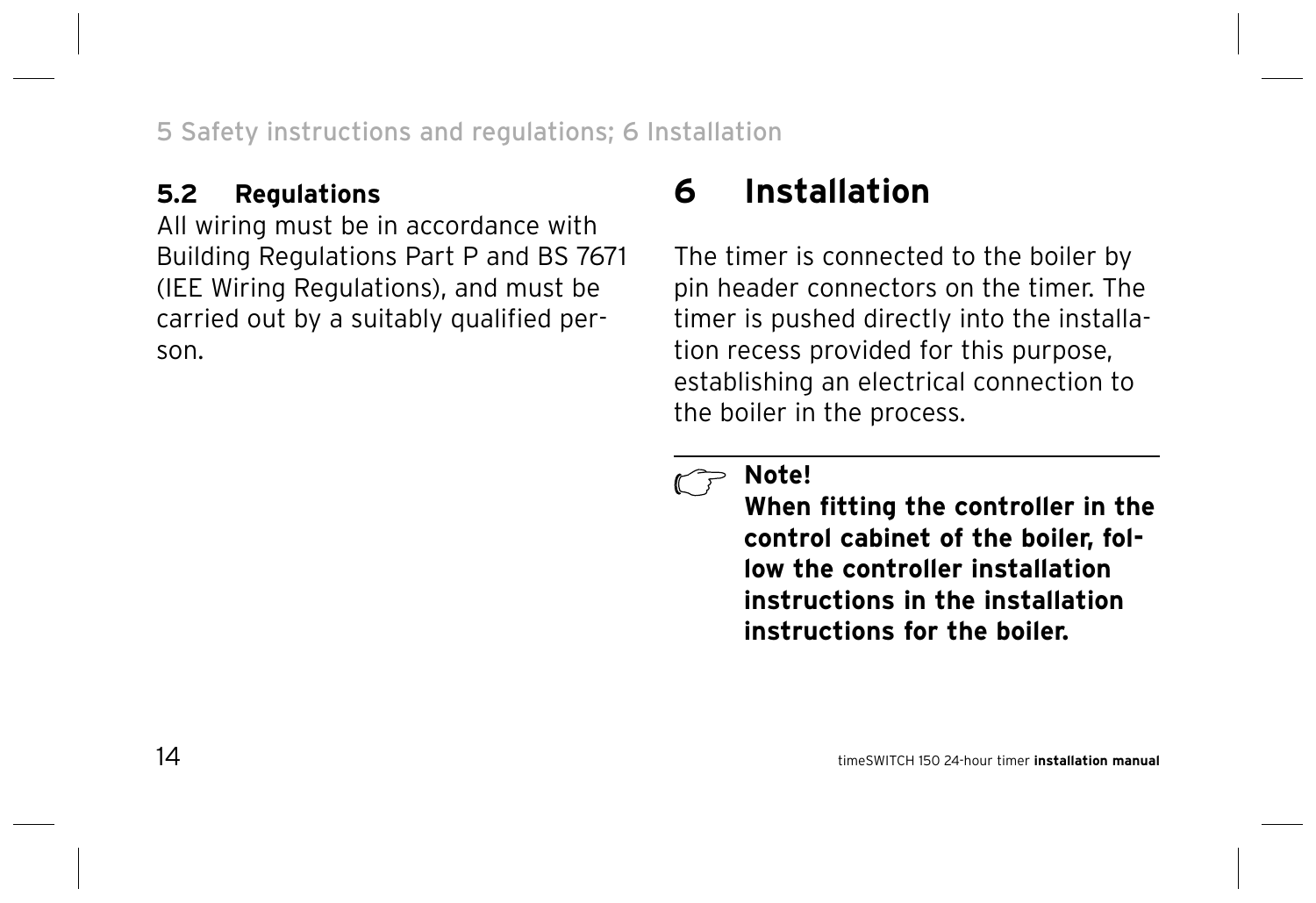#### Installation 6

- Switch off the boiler.
- Disconnect the appliance from the power supply.
- Undo the cover from the switch box.
- Check which type of electronics box the boiler has:

If there are **vertical** plug connections with pins on the electronics box:

• Carefully press the timer into the connection in the electronics box.

If there are **horizontal** plug connections without pins on the electronics box:



**Fig. 6.1 Connecting the pin header**

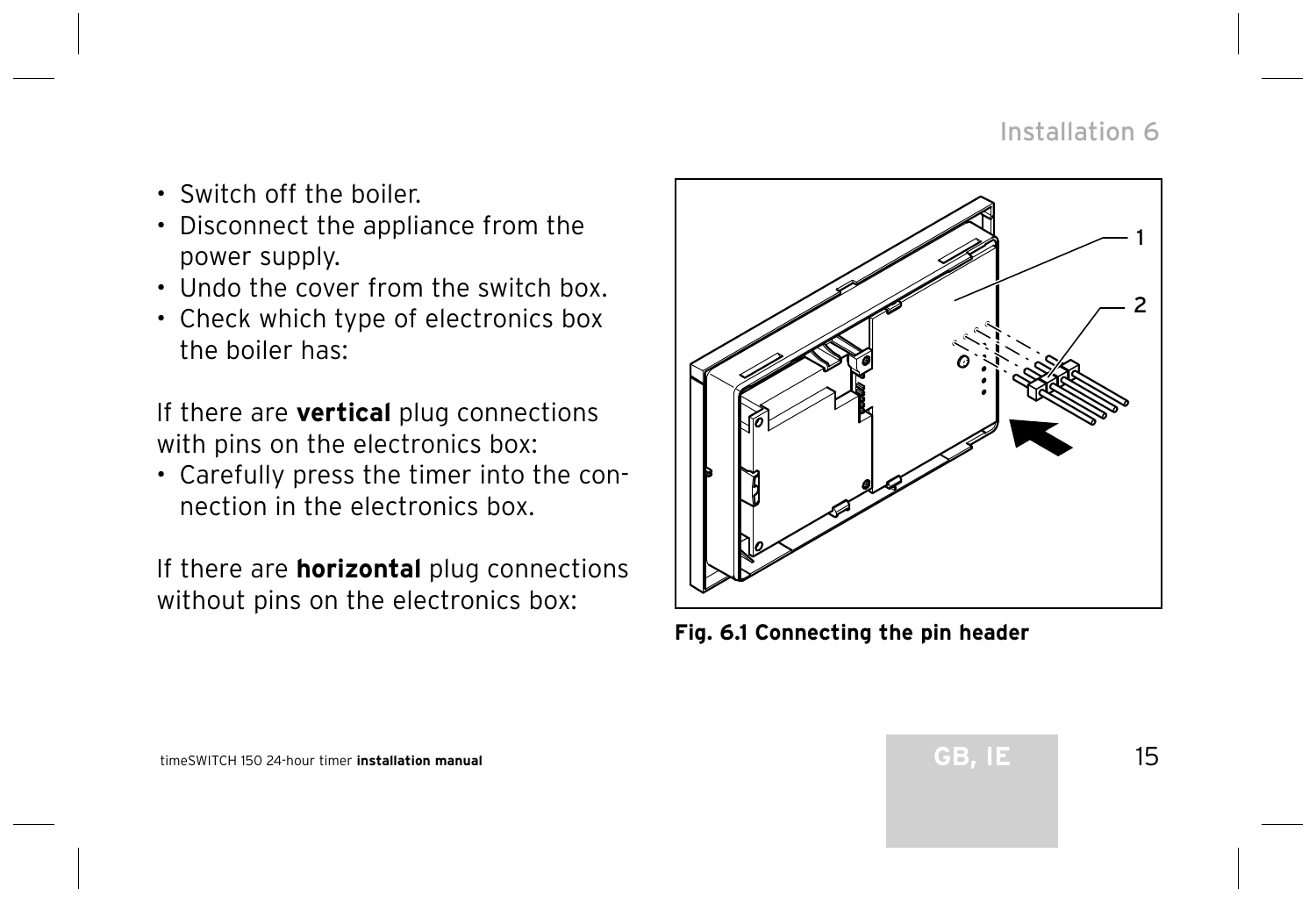#### 6 Installation; 7 Start-up

- Insert the short ends of the 4-pin header connector (**2**) included with the timer into the four horizontal openings on the PCB for the timer (**1**).
- Carefully press the timer unit with the pin header connector into the connection in the electronics box.

# **7 Start-up**

- Switch on the power supply for the boiler.
- Put the boiler into service in accordance with the operating and installation manual of the boiler.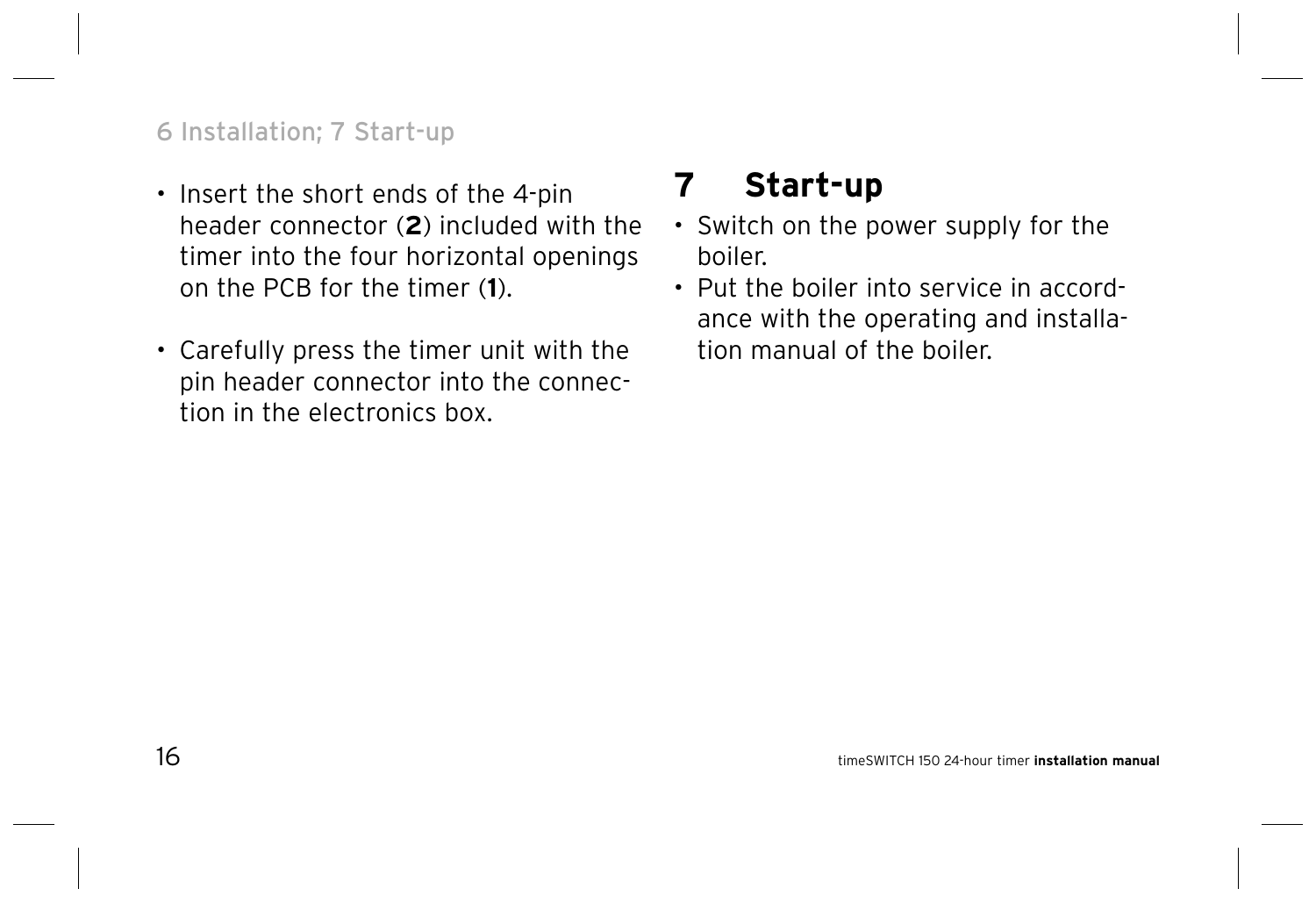### **8 Handing over to the owner**

You must show the owner how to handle the timer and inform the owner about its functions. Please use this checklist:

| <b>Handover</b>                                                                                            |  |  |
|------------------------------------------------------------------------------------------------------------|--|--|
| Hand over any instructions intended for the owner as well as the documents of the<br>appliance and device. |  |  |
| Go through the operating manual with the owner and answer any questions.                                   |  |  |
| Draw special attention to the safety instructions, which the owner must follow.                            |  |  |
| Tell the owner to keep the manuals near the boiler together with the timer.                                |  |  |

#### **Table 8.1 Handing over to the owner**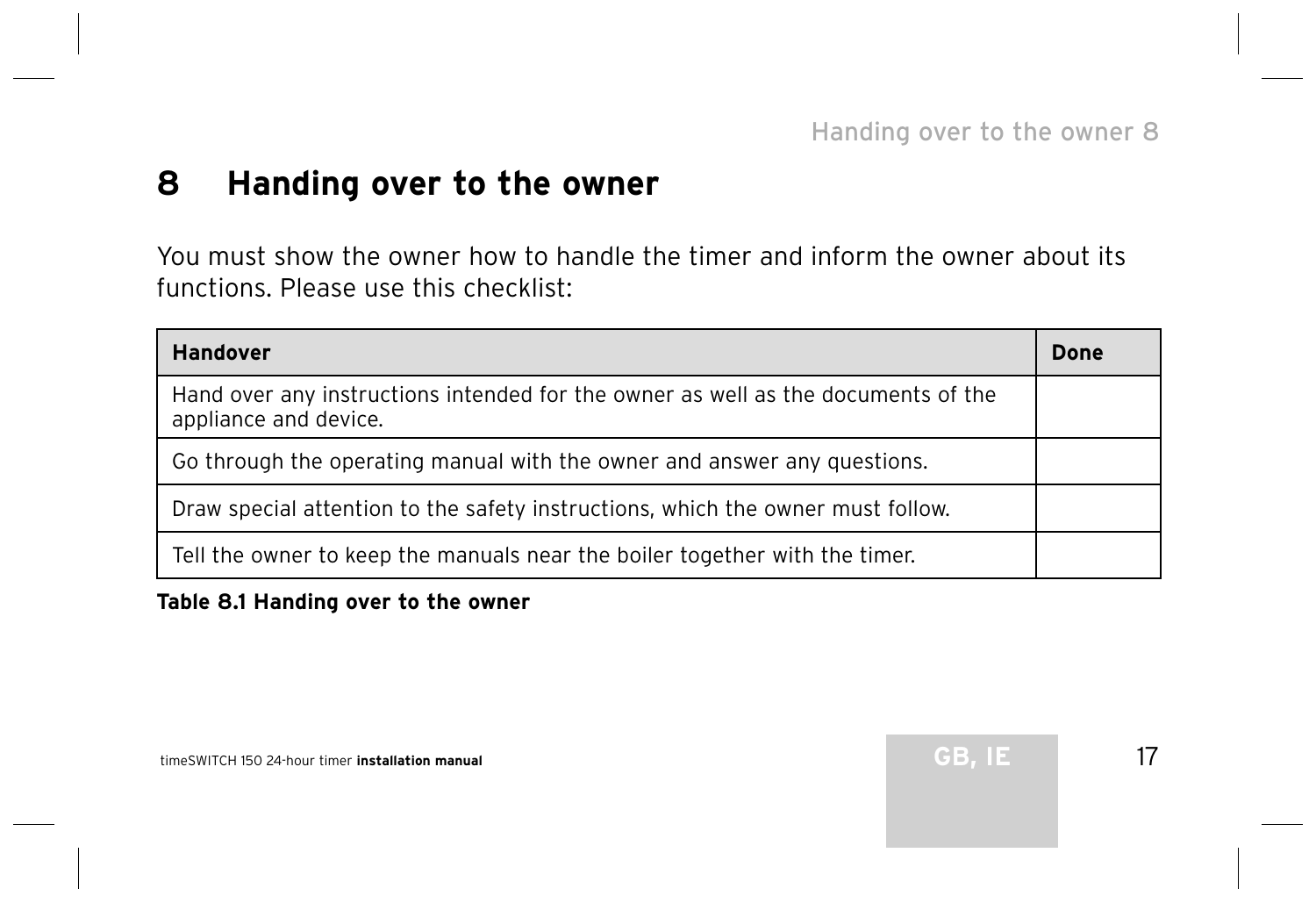# **9 Customer service and warranty**

#### **Vaillant service**

To ensure regular servicing, it is strongly recommended that arrangements are made for a Maintenance Agreement. Please contact Vaillant Service Solutions (0870 6060 777) for further details.

#### **Vaillant warranty**

We only grant a Vaillant manufacturers warranty if a suitably qualified engineer has installed the system in accordance with Vaillant instructions. The system owner will be granted a warranty in accordance with the Vaillant terms and conditions. All requests for work during the guarantee period must be made to Vaillant service (0870 6060 777). All wiring must be in accordance with Building Regulations Part P and BS 7671 (IEE Wiring Regulations), and must be carried out by a suitably qualified person.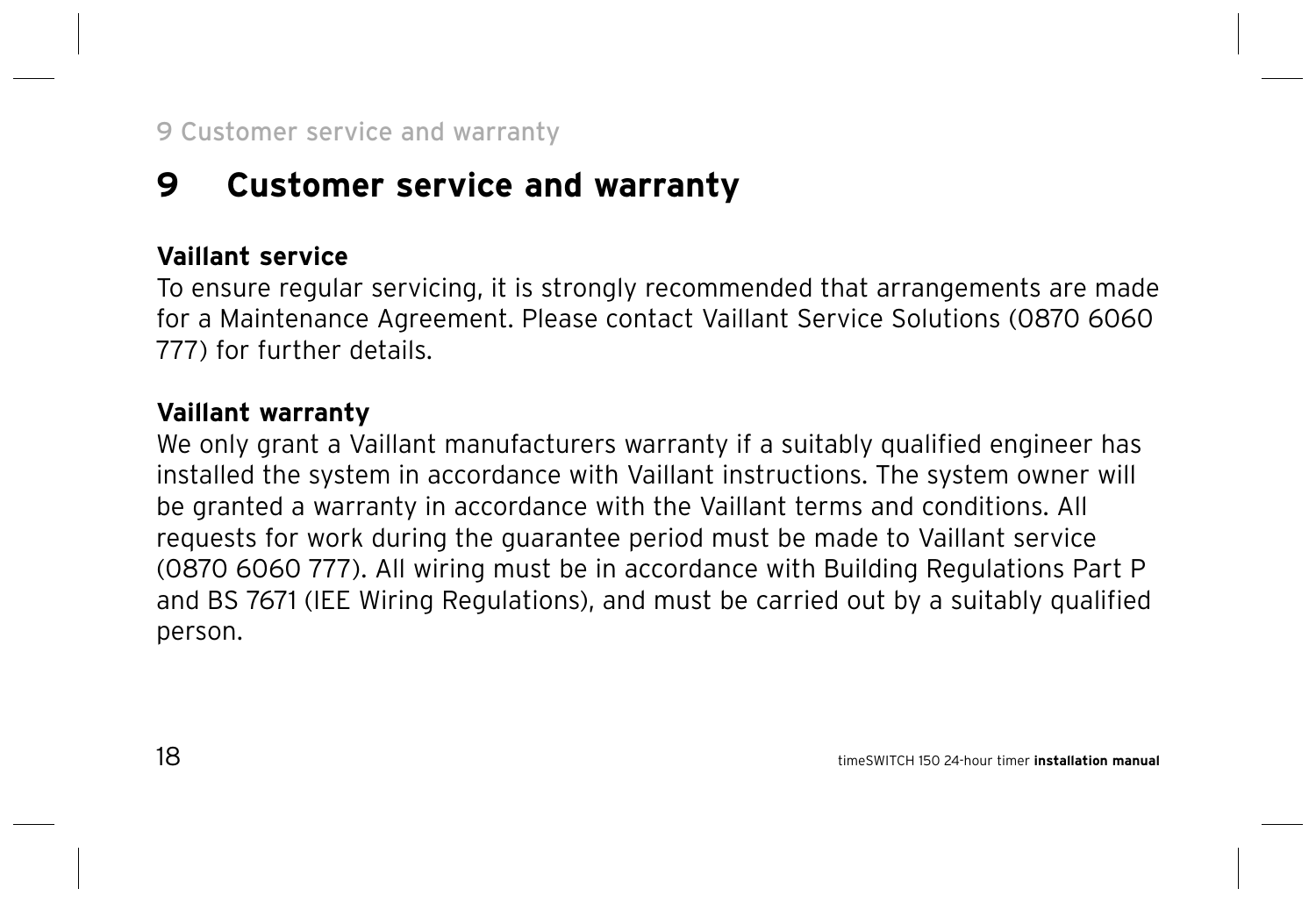#### Technical data 10

### **10 Technical data**

|                                    | Unit | Value        |
|------------------------------------|------|--------------|
| Operating voltage                  | V DC | 24           |
| Current consumption                | mA   | 35           |
| Approx. weight                     | g    | 200          |
| <b>Protection class</b>            |      | <b>IP 20</b> |
| Protection class for<br>controller |      |              |

**Table 10.1 Technical data**